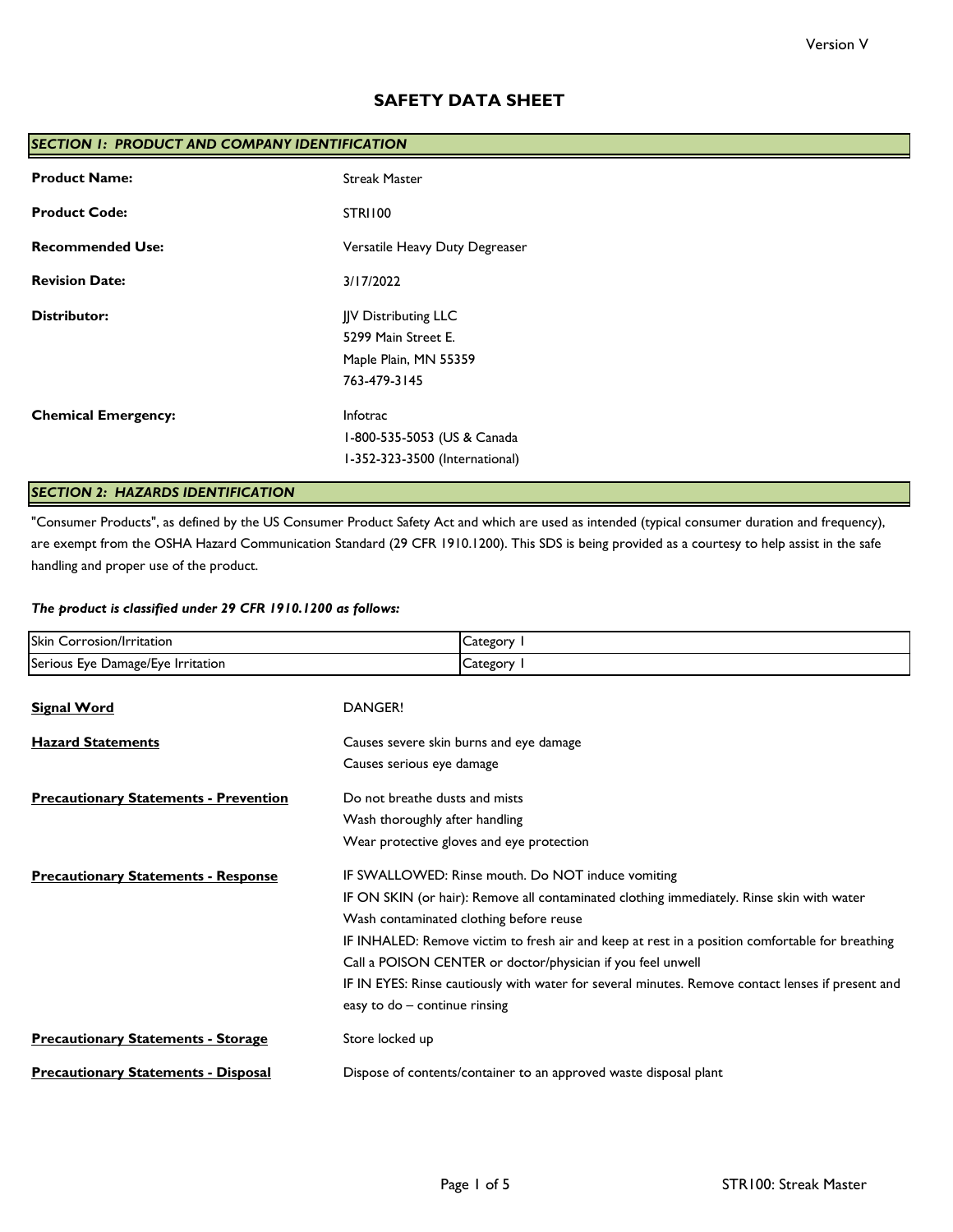

# *SECTION 3: INFORMATION ON HAZARDOUS INGREDIENTS*

## *Product is a mixture according to 29 CFR 1910.1200.*

## **Hazardous Components**

| <b>Hazardous Ingredients</b> | $\text{Cas}\,\#$ | Weight %  |
|------------------------------|------------------|-----------|
| Disodium metasilicate        | 6834-92-0        | $5 - 10%$ |
| 2-butoxyethanol              | III-76-2         | $5 - 10%$ |
| Proprietary Blend            | Trade Secret     | $0 - 5%$  |

# *Specific chemical identity and/or exact percentage of components has been withheld in accordance with a trade secret claim according to Appendix E 29 CFR 1910.1200.*

| <b>SECTION 4: FIRST-AID MEASURES</b>          |                                                                                                                                                     |  |  |
|-----------------------------------------------|-----------------------------------------------------------------------------------------------------------------------------------------------------|--|--|
| <b>First Aid Measures</b>                     |                                                                                                                                                     |  |  |
| <b>General Advice:</b>                        | Harmful if swallowed. Causes skin corrosion and serious eye damage.                                                                                 |  |  |
| <b>Eye Contact:</b>                           | Immediately flush with cool running water for at least 15 minutes while holding eyelids apart. Do not rub affected area.                            |  |  |
|                                               | Remove contact lenses if applicable.                                                                                                                |  |  |
| <b>Skin Contact:</b>                          | Wash off immediately with soap and water while removing all contaminated clothes and shoes.                                                         |  |  |
| Ingestion:                                    | If swallowed, may cause burning of the mouth, throat and stomach. Call immediately for medical assistance. DO NOT induce                            |  |  |
|                                               | vomiting. Rinse mouth with water, then drink 1-2 glasses of water. Never give anything by mouth to an unconscious person.                           |  |  |
| Inhalation:                                   | Remove to fresh air.                                                                                                                                |  |  |
| <b>Most Important Symptoms and Effects</b>    |                                                                                                                                                     |  |  |
| <b>Symptoms:</b>                              | Irritation to eyes and skin. Symptoms may include stinging, tearing, redness, swelling and blurred vision.                                          |  |  |
|                                               | Indication of any immediate medical attention and special treatment needed                                                                          |  |  |
|                                               | Note to Physician: Treat symptomatically.                                                                                                           |  |  |
| <b>SECTION 5: FIRE-FIGHTING MEASURES</b>      |                                                                                                                                                     |  |  |
| <b>Flammable Properties</b>                   |                                                                                                                                                     |  |  |
| Flammability:                                 | Not considered to be a fire hazard.                                                                                                                 |  |  |
| <b>Explosive Prop:</b>                        | Not considered to be an explosive hazard.                                                                                                           |  |  |
| <b>Extinguishing Media</b>                    |                                                                                                                                                     |  |  |
| Suitable:                                     | Use extinguishing measures that are appropriate to local circumstances and the surrounding environment.                                             |  |  |
| Unsuitable:                                   | Do not use water jet as an extinguisher, as this will spread the fire.                                                                              |  |  |
| <b>Specific Hazards Arising from Chemical</b> |                                                                                                                                                     |  |  |
| Hazards:                                      | During fire, gases hazardous to health may be formed.                                                                                               |  |  |
|                                               | <b>Protective equipment and precautions for fire-fighters</b>                                                                                       |  |  |
|                                               | Fire-Fight Method: In the event of a fire, fire-fighters should wear appropriate protective equipment and self-contained breathing apparatus        |  |  |
|                                               | (SCBA) with a full face-piece operated in positive pressure mode.                                                                                   |  |  |
|                                               | <b>SECTION 6: ACCIDENTAL RELEASE MEASURES</b>                                                                                                       |  |  |
|                                               | Personal Precautions: Evacuate personnel to safe areas. Isolate hazard area and deny entry. Stay upwind of spill/leak. Use personal protective      |  |  |
|                                               | equipment. Avoid contact with skin, eyes or clothing.                                                                                               |  |  |
|                                               | Environ. Precautions: Prevent release to the environment if possible. Dike large spills to prevent material from entering streams or sewer systems. |  |  |
| Clean-Up Method:                              | Soak-up with inert absorbent material and place into appropriate container for disposal. Clean contaminated area thoroughly                         |  |  |
|                                               | with water. Prevent product from entering drains.                                                                                                   |  |  |
|                                               |                                                                                                                                                     |  |  |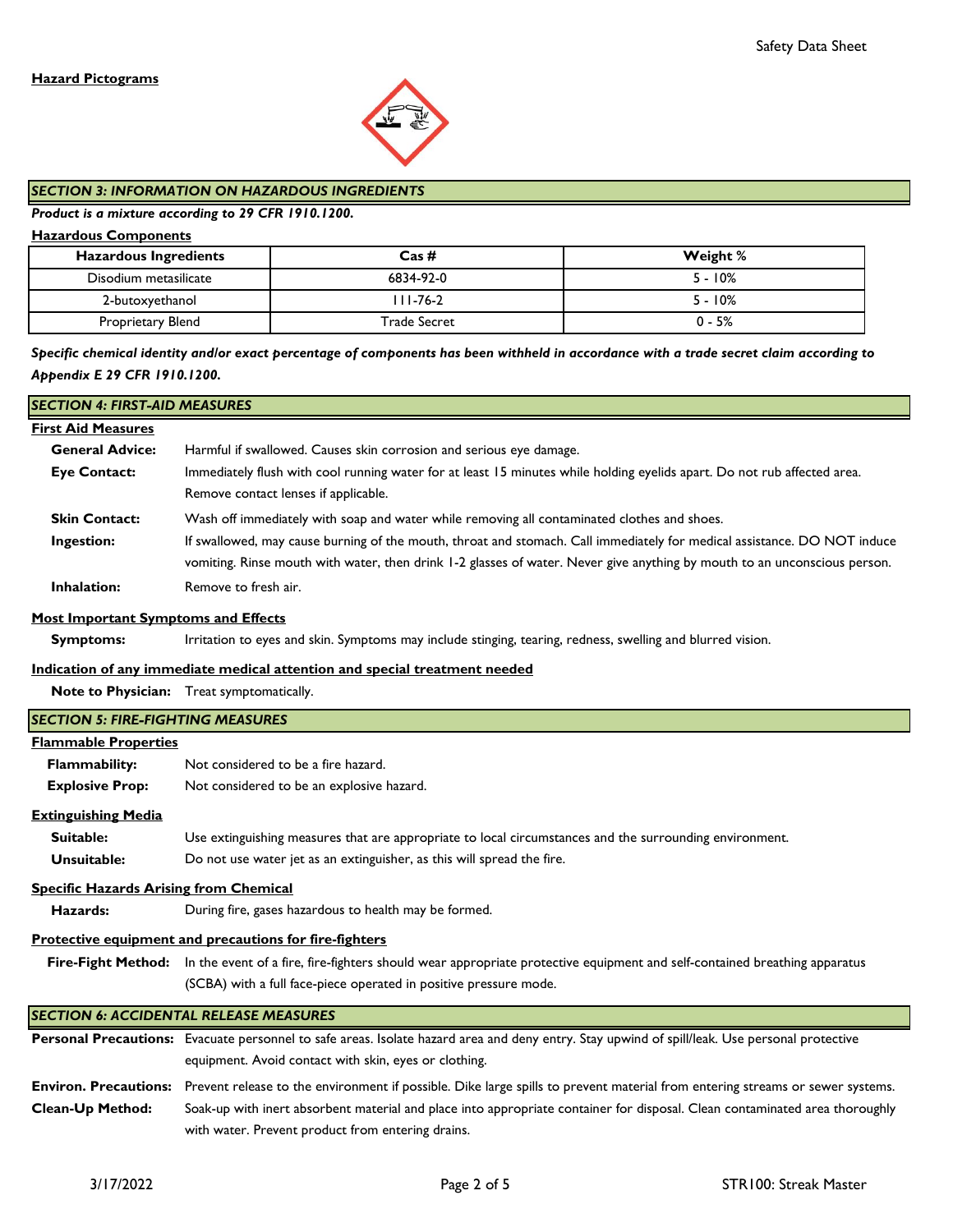|                                                                  |                                                                                                                                   |                                                                                               |                            | Safety Data Sheet        |
|------------------------------------------------------------------|-----------------------------------------------------------------------------------------------------------------------------------|-----------------------------------------------------------------------------------------------|----------------------------|--------------------------|
| <b>SECTION 7: HANDLING AND STORAGE</b>                           |                                                                                                                                   |                                                                                               |                            |                          |
| Handling:                                                        | Use personal protective equipment when needed. Avoid contact with skin, eyes, and clothing. Wash hands before eating,             |                                                                                               |                            |                          |
|                                                                  | drinking, or smoking. Remove contaminated clothes and wash before reuse. Use in a ventilated area.                                |                                                                                               |                            |                          |
| Storage:                                                         | Store in closed containers in cool, dry, well-ventilated area. Avoid overheating or freezing. Keep in properly labeled containers |                                                                                               |                            |                          |
|                                                                  | and out of reach of children.                                                                                                     |                                                                                               |                            |                          |
| Incomp. Materials:                                               |                                                                                                                                   | Oxidizing agents. Strong acids. Prolonged contact with alkali sensitive metals and alloys.    |                            |                          |
|                                                                  |                                                                                                                                   | <b>SECTION 8: EXPOSURE CONTROLS AND PERSONAL PROTECTION</b>                                   |                            |                          |
| <b>Exposure Guidelines</b>                                       |                                                                                                                                   |                                                                                               |                            |                          |
| <b>Hazardous Chemical</b>                                        |                                                                                                                                   | <b>OSHA PEL</b>                                                                               |                            | <b>ACGIH TLV</b>         |
| Disodium metasilicate                                            |                                                                                                                                   | $3$ mg/m $3$                                                                                  |                            | No information available |
| 2-butoxyethanol                                                  |                                                                                                                                   | 50 ppm                                                                                        |                            | 20 ppm                   |
| Proprietary Blend                                                |                                                                                                                                   | No information available                                                                      |                            | No information available |
|                                                                  |                                                                                                                                   |                                                                                               |                            |                          |
| <b>Appropriate Engineering Controls</b><br><b>Eng. Controls:</b> |                                                                                                                                   | Ensure adequate ventilation, especially in confined areas.                                    |                            |                          |
|                                                                  |                                                                                                                                   |                                                                                               |                            |                          |
| <b>Personal Protection Equipment (PPE)</b>                       |                                                                                                                                   |                                                                                               |                            |                          |
| Eyes:                                                            |                                                                                                                                   | Recommend safety goggles or shield.                                                           |                            |                          |
| <b>Respiratory:</b>                                              |                                                                                                                                   | Not usually necessary where ventilation is sufficient to maintain vapors under the TLV limit. |                            |                          |
| Skin:                                                            |                                                                                                                                   | Avoid skin contact. Recommend chemical resistant gloves.                                      |                            |                          |
| <b>SECTION 9: PHYSICAL AND CHEMICAL PROPERTIES</b>               |                                                                                                                                   |                                                                                               |                            |                          |
| Information on basic physical and chemical properties            |                                                                                                                                   |                                                                                               |                            |                          |
| <b>Physical State:</b>                                           | Liquid                                                                                                                            |                                                                                               | <b>Freezing Point:</b>     | Not determined           |
| Appearance:                                                      | Green liquid                                                                                                                      |                                                                                               | <b>Boiling Point:</b>      | Not determined           |
| Color:                                                           | Green                                                                                                                             |                                                                                               | <b>Evaporation Rate:</b>   | Not determined           |
| Odor:                                                            | Mild                                                                                                                              |                                                                                               | <b>Vapor Pressure:</b>     | Not determined           |
| <b>Odor Threshold:</b>                                           | <b>Vapor Density:</b><br>No information available                                                                                 |                                                                                               | Not determined             |                          |
| pH:                                                              | $12 - 14$<br><b>Relative Density:</b>                                                                                             |                                                                                               | Not determined             |                          |
| <b>Flash Point:</b>                                              | Not determined                                                                                                                    |                                                                                               | <b>Flammability:</b>       | Not determined           |
| <b>Water Solubility:</b>                                         | Soluble in water                                                                                                                  |                                                                                               | <b>Explosive Limits:</b>   | Not determined           |
| <b>Viscosity:</b>                                                | Not determined                                                                                                                    |                                                                                               | Part. Coefficient:         | Not determined           |
| <b>Specific Gravity:</b>                                         | $1.070 - 1.077$                                                                                                                   |                                                                                               | <b>Auto-ignition Temp:</b> | Not determined           |
| <b>Melting Point:</b>                                            | Decomp. Temp:<br>Not determined                                                                                                   |                                                                                               | Not determined             |                          |
| <b>SECTION 10: STABILITY AND REACTIVITY</b>                      |                                                                                                                                   |                                                                                               |                            |                          |
| <b>Stability:</b>                                                |                                                                                                                                   | Stable under ordinary conditions of use and storage.                                          |                            |                          |
| Haz. Decomposition:                                              | Thermal decomposition can lead to release of irritating and toxic gases and vapors.                                               |                                                                                               |                            |                          |
| Haz. Polymerization:                                             |                                                                                                                                   | No information available.                                                                     |                            |                          |
| Incompatibilities:                                               | Oxidizing agents. Strong acids. Prolonged contact with alkali sensitive metals and alloys.                                        |                                                                                               |                            |                          |
| <b>Conditions to Avoid:</b>                                      | Heat, moisture and incompatibles.                                                                                                 |                                                                                               |                            |                          |
| <b>SECTION 11: TOXICOLOGY INFORMATION</b>                        |                                                                                                                                   |                                                                                               |                            |                          |
| <b>Component Information</b>                                     |                                                                                                                                   |                                                                                               |                            |                          |
| <b>Hazardous Chemical</b>                                        |                                                                                                                                   | LD50 Oral                                                                                     |                            | <b>LD50 Dermal</b>       |
| Disodium metasilicate                                            |                                                                                                                                   | 600 mg/kg (rat)                                                                               |                            | No information available |
|                                                                  | 1300 mg/kg (rat)<br>2-butoxyethanol                                                                                               |                                                                                               |                            | > 2000 mg/kg (rat)       |

# **Potential Health Effects**

 **Exposure Routes:** Eye Contact, Dermal Contact, Ingestion, Inhalation

Proprietary Blend **No information available** No information available No information available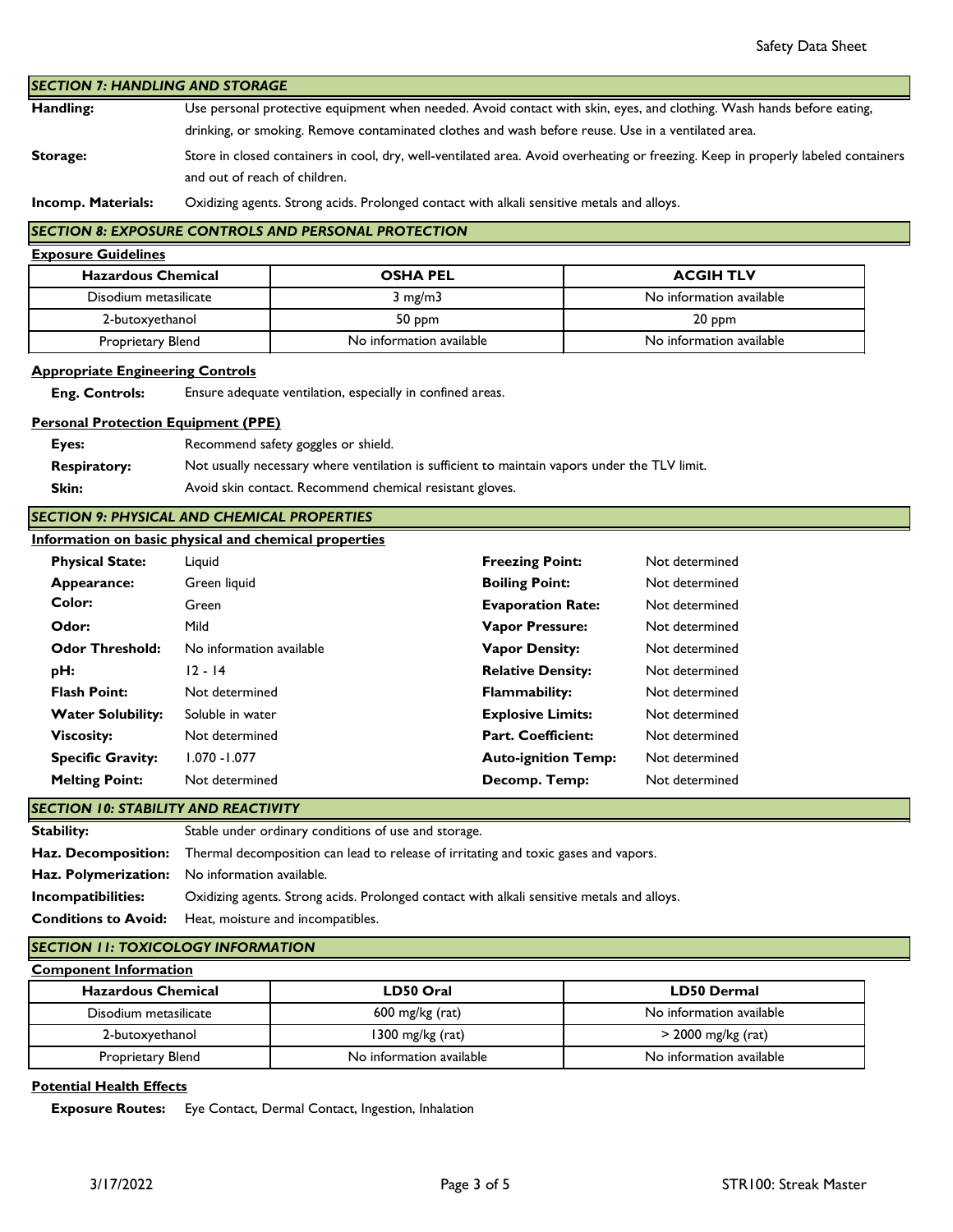## **Acute Toxicity:**

| Eyes:                   | Causes eye irritation with tearing, redness, and impaired vision.                                                     |
|-------------------------|-----------------------------------------------------------------------------------------------------------------------|
| Skin:                   | Causes skin irritation, redness, and itching.                                                                         |
| Ingestion:              | Harmful if swallowed.                                                                                                 |
| Inhalation:             | Respiratory irritant.                                                                                                 |
| <b>Chronic Effects:</b> | Avoid repeated exposure. May aggravate pre-existing medical conditions including eye, skin and respiratory disorders. |
| <b>Carcinogenicity:</b> | Not classifiable as a human carcinogen by OSHA, NTP or IARC.                                                          |

## *SECTION 12: ECOLOGICAL INFORMATION*

| <b>Ecotoxicity</b> |  |
|--------------------|--|
|                    |  |
|                    |  |

| <b>Hazardous Chemical</b> | <b>Toxicity to Fish</b>              | <b>Toxicity to Invertebrates</b> |
|---------------------------|--------------------------------------|----------------------------------|
| Disodium metasilicate     | No information available             | No information available         |
| 2-butoxyethanol           | 1474 mg/l (96h: Oncorhynchus mykiss) | 1500 mg/l $(48 h: water flea)$   |
| Proprietary Blend         | No information available             | No information available         |

#### **Environmental Toxicity**

| <b>Biodegradation:</b>  | No information available. |
|-------------------------|---------------------------|
| <b>Persistence:</b>     | No information available. |
| <b>Bioaccumulation:</b> | No information available. |
| <b>Mobility:</b>        | No information available. |

### *SECTION 13: DISPOSAL CONSIDERATIONS*

**Waste Disposal:** Recover or recycle if possible. Disposal should be in compliance with applicable federal, state, and local regulations. Do not dispose of in the environment, in sewage, and/or in drains.

**Container:**

Drain contaminated container thoroughly. Do not reuse container.

### *SECTION 14: TRANSPORT INFORMATION*

*Transport in accordance with all federal, state, and local regulations.* 

### **DOT**

 **Proper Name:** NA  **Hazard Class:** NA  **UN Number:** NA  **Packing Group:** NA  **Special Provisions:** Not regulated as a dangerous good.

## *SECTION 15: REGULATORY INFORMATION*

### **US Federal Regulations**

 **TSCA Status:** All components of this product are listed or exempt from listing on TSCA inventory.

 **CERCLA Reportable Quantity:** None

### **U.S. State Right-to-Know Regulations**

| Chemical<br>Hazardous C | <b>Lalifornia</b><br><b>Proposition 65</b> |  |
|-------------------------|--------------------------------------------|--|
| None                    |                                            |  |

### **Section 311/312 Hazard Category**

| <b>Acute Health Hazard:</b>        | III-76-2 | 2-butoxyethanol | $5 - 10%$ |
|------------------------------------|----------|-----------------|-----------|
| <b>Chronic Health Hazard:</b>      | No       |                 |           |
| <b>Fire Hazard:</b>                | 111-76-2 | 2-butoxyethanol | $5 - 10%$ |
| <b>Sudden Release of Pressure:</b> | No       |                 |           |
| <b>Reactive Hazard:</b>            | No       |                 |           |
| <b>Section 313 Toxic Chemicals</b> | 111-76-2 | 2-butoxyethanol | $5 - 10%$ |
|                                    |          |                 |           |

## *SECTION 16: OTHER INFORMATION*

**Prepared by:** Health and Safety Department